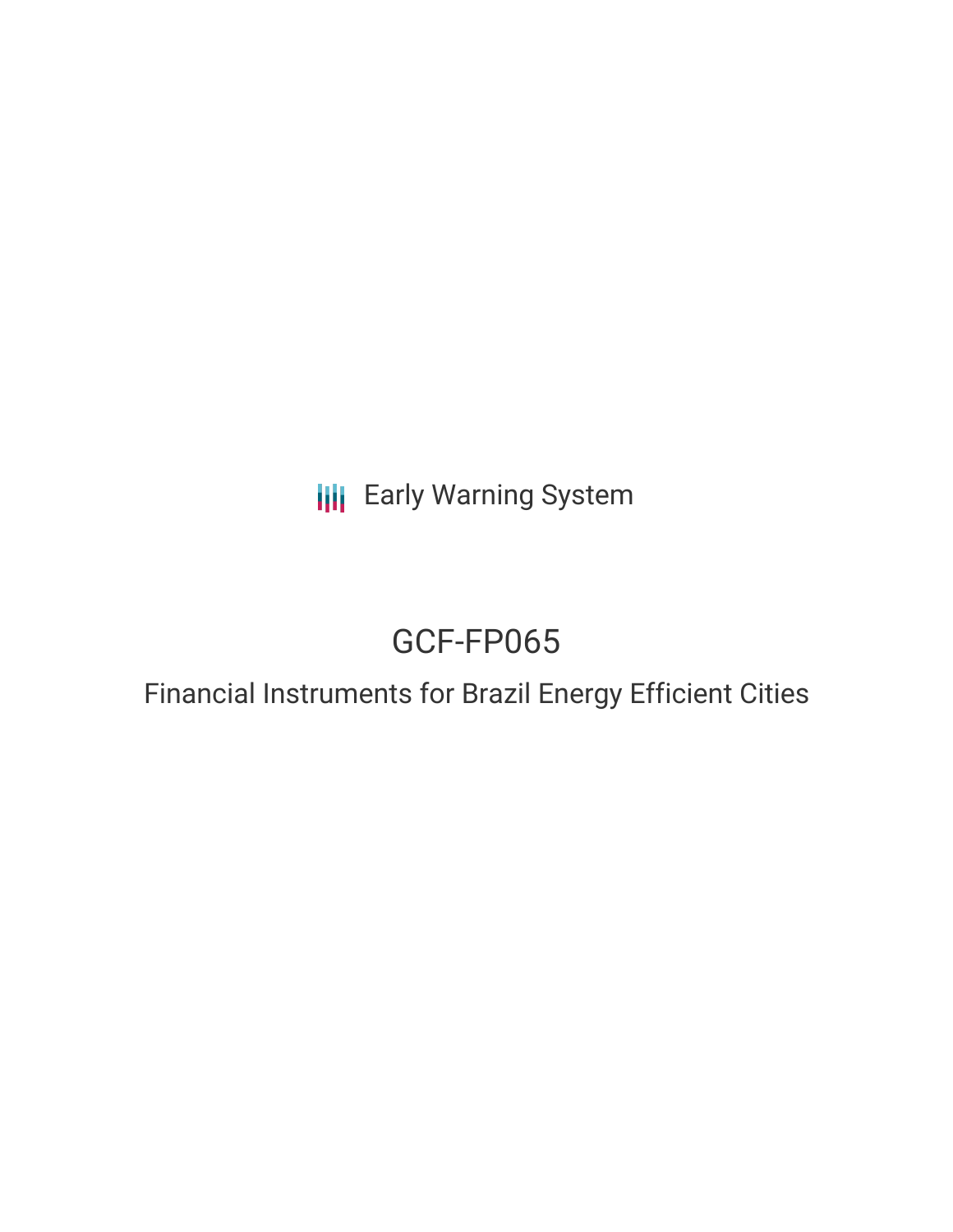

### **Quick Facts**

| <b>Countries</b>               | Brazil                         |
|--------------------------------|--------------------------------|
| <b>Financial Institutions</b>  | Green Climate Fund (GCF)       |
| <b>Status</b>                  | Approved                       |
| <b>Bank Risk Rating</b>        | U                              |
| <b>Voting Date</b>             | 2018-03-01                     |
| <b>Borrower</b>                | Government of Brazil           |
| <b>Sectors</b>                 | <b>Climate and Environment</b> |
| <b>Investment Type(s)</b>      | Grant, Loan                    |
| <b>Investment Amount (USD)</b> | \$195.00 million               |
| <b>Loan Amount (USD)</b>       | \$186.00 million               |
| <b>Grant Amount (USD)</b>      | \$9.00 million                 |
| <b>Project Cost (USD)</b>      | \$1,306.00 million             |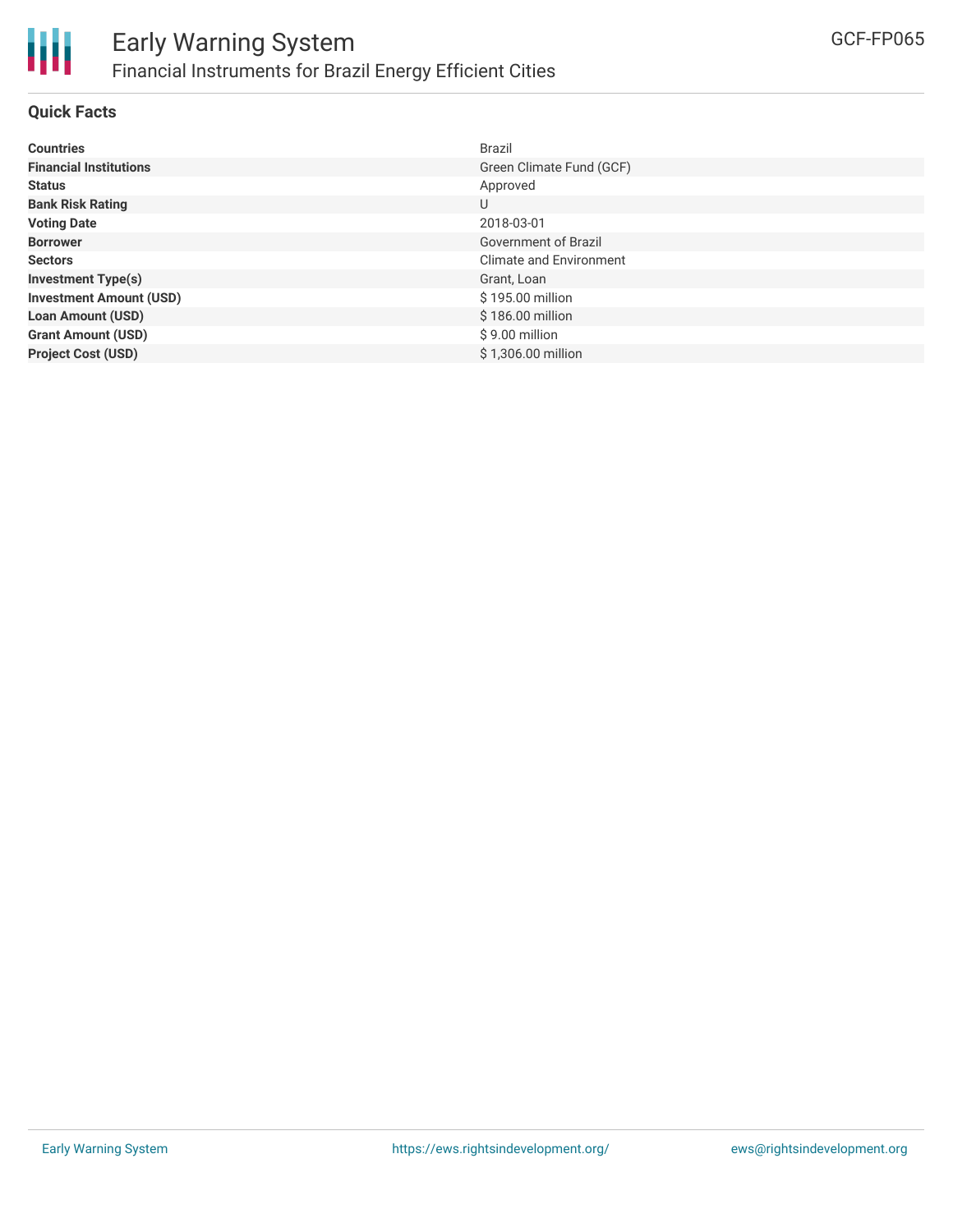

## **Project Description**

Brazil's energy-related emissions have increased 130 percent from 1990-2012, against a Nationally Determined Contribution (NDC) of a 10 percent reduction by 2030. With extensive urbanization (over 85 percent of Brazil's population lives in urban areas), previous work financed by the Energy Sector Management Assistance Program (ESMAP) and others1 ,led to the identification two sectors where transformative change could be made: municipal street lighting and energy efficiency (EE) in urban industrial areas. In order to overcome financing barriers and catalyze a significant shift in the trajectory of energyrelated emissions, the Financial Instruments for Brazil Energy Efficient Cities (FinBRAZEEC) project, aims to unlock long term private financing for urban energy efficiency projects in Brazil by reducing the credit risk of LED street lighting (SL) and industrial efficiency projects (IEE) and enhancing their technical quality. The project will create an EE facility hosted at a local public bank, CAIXA Econômica Federal (CEF) and will support CEF in raising private financing for the efficient SL and offbalance sheet financing for IEE by incentivizing local Brazilian lenders to start lending on a "project risk" basis vs the currently dominant "corporate finance".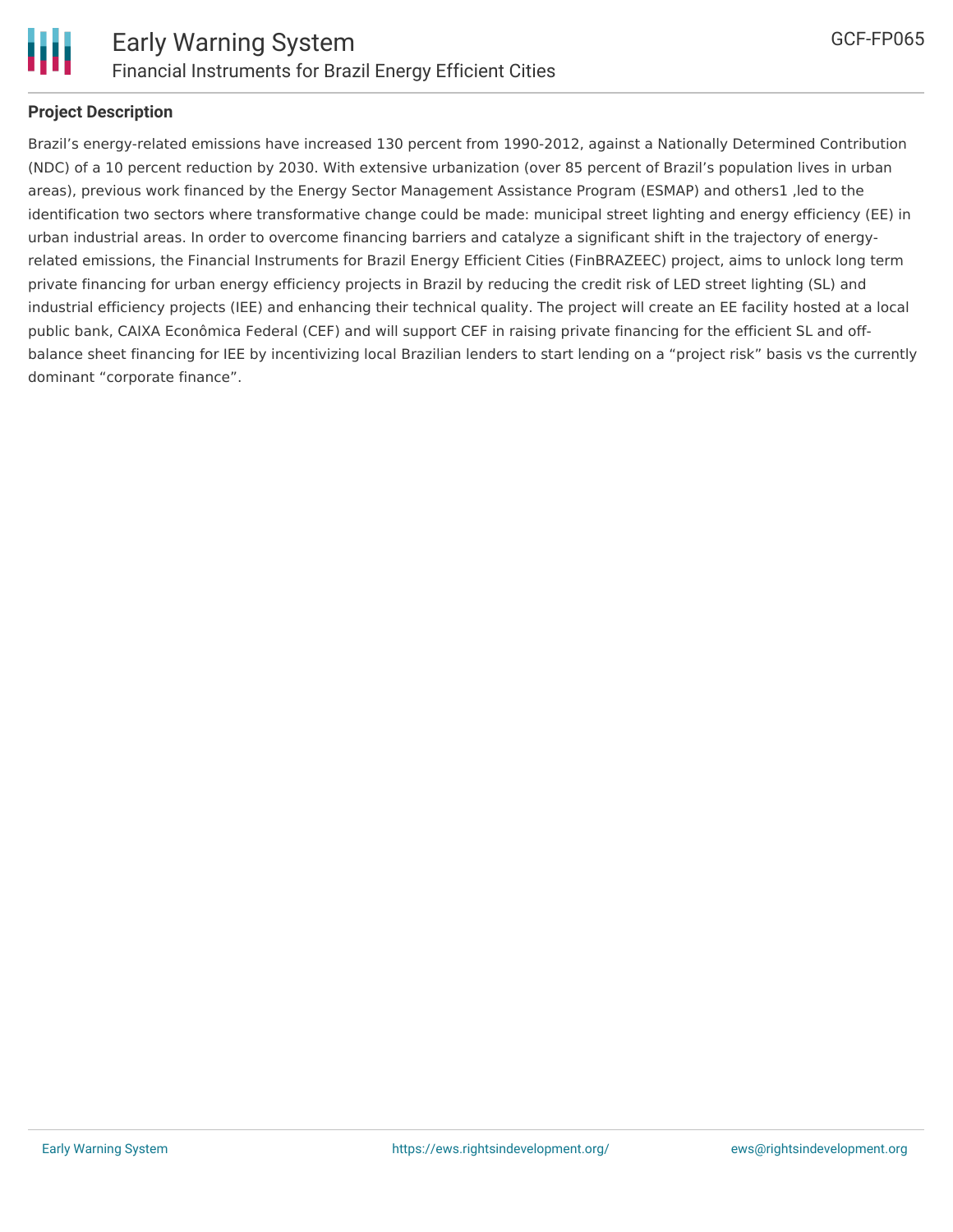## **Investment Description**

• Green Climate Fund (GCF)

# **Financial Intermediary**

Financial Intermediary: A commercial bank or financial institution that receives funds from a development bank. A financial intermediary then lends these funds to their clients (private actors) in the form of loans, bonds, guarantees and equity shares. Financial intermediaries include insurance, pension and equity funds. The direct financial relationship is between the development bank and the financial intermediary.

Caixa [Economica](file:///actor/456/) Federal (Financial Intermediary)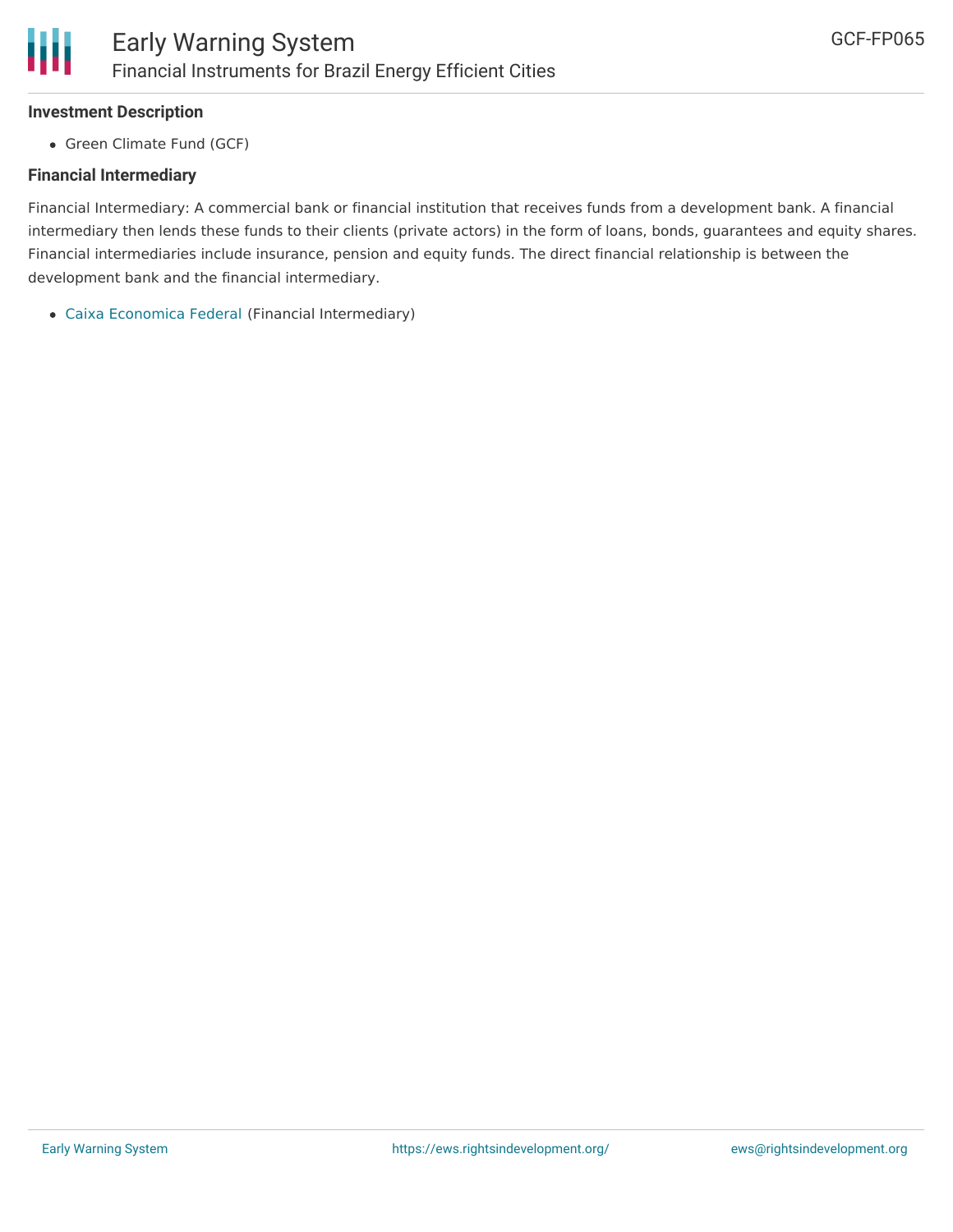

#### **Contact Information**

For project details, contact: Silvia Martínez Romero, Senior Energy Specialist [smartinezromero@worldbank.org](mailto:smartinezromero@worldbank.org) +1-202-473-0065 I 5-506, 1818 H St. NW, Washington, DC 20433, USA

#### **ACCESS TO INFORMATION**

Requests for project information may be submitted using the IDP Request for Information by email to: [disclosure@gcfund.org](mailto:disclosure@gcfund.org).

You can also submit an information request using this online form: <https://www.greenclimate.fund/about/disclosure/form>. Additionally, if information requested is denied, an appeal can be filed to the Information Appeals Panel: [iap@gcfund.org](mailto:iap@gcfund.org). You can learn more about the Information Appeals Panel at: <https://www.greenclimate.fund/about/disclosure/appeals>**.**

#### **ACCOUNTABILITY MECHANISM OF GREEN CLIMATE FUND**

The Independent Redress Mechanism (IRM) addresses complaints by people who believe they are negatively affected or may be affected by projects or programmes funded by the Green Climate Fund (GCF). The complainant can raise issues related to any of GCF's policies and procedures, including those relating to social and environmental issues, indigenous peoples, gender, and information disclosure, among others. If you submit a complaint to the IRM, it may seek to address the issues raised by facilitating problem solving or conducting a [compliance](https://irm.greenclimate.fund/about-the-irm/how-we-work) process. You can learn more about the Independent Redress Mechanism and how to file a complaint at <https://irm.greenclimate.fund/>.

You can access a video about the IRM (English) at: <https://youtu.be/1LanbriVhfs>.

A brochure about the IRM can be accessed in English, French, Spanish, Portuguese, Arabic, Mandarin, Mongolian, Vietnamese, Russian, Ukrainian, Korean, German, and Kiswahili at: <https://irm.greenclimate.fund/>.